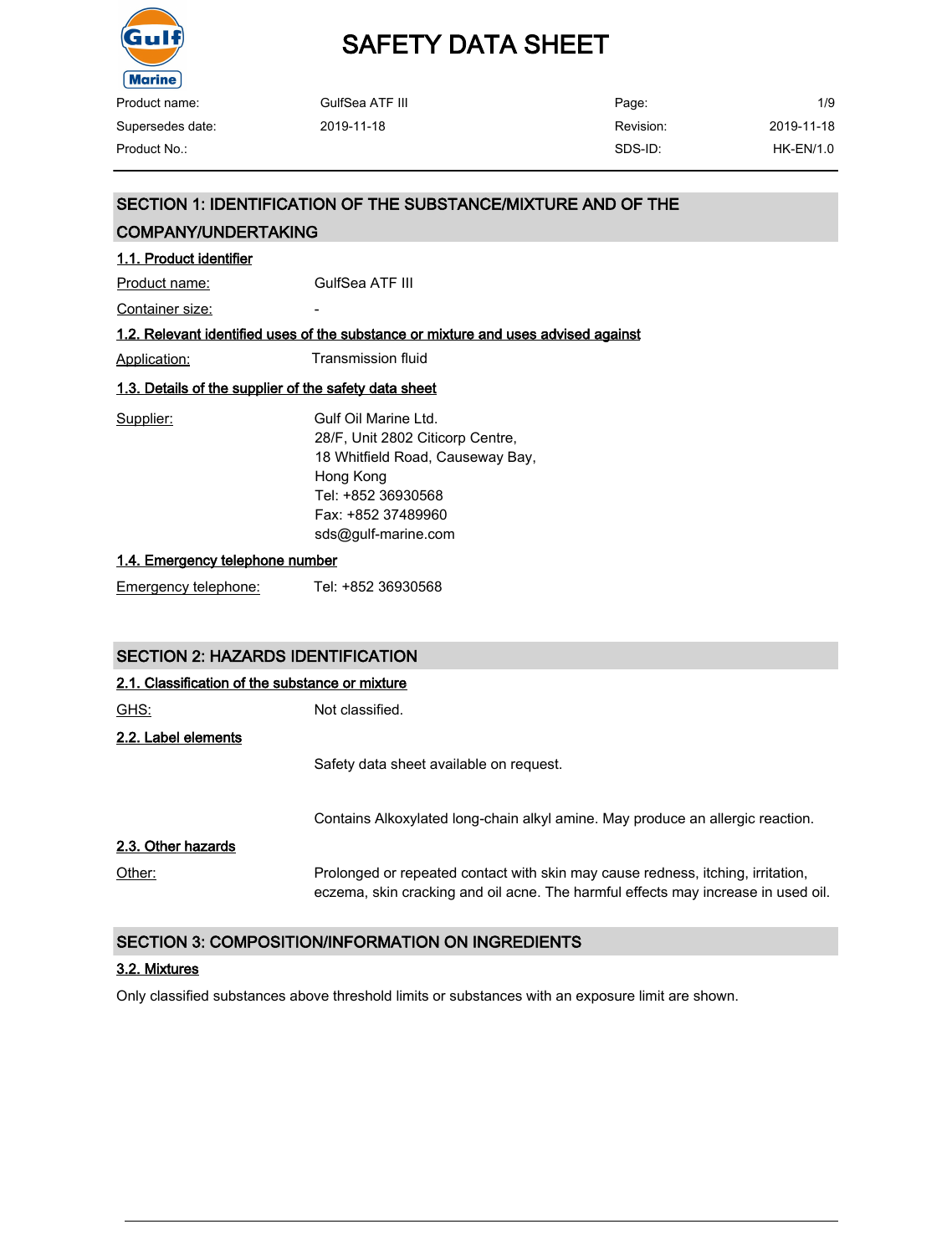

| Product name:    | GulfSea ATF III | Page:     | 2/9         |
|------------------|-----------------|-----------|-------------|
| Supersedes date: | 2019-11-18      | Revision: | 2019-11-18  |
| Product No.:     |                 | SDS-ID:   | $HK-EN/1.0$ |
|                  |                 |           |             |

GHS:

| $\frac{9}{6}$ : | CAS-No.:                 | EC No.:   | REACH Reg.<br>No:        | Chemical name:                                                                       | Hazard classification: | Notes: |
|-----------------|--------------------------|-----------|--------------------------|--------------------------------------------------------------------------------------|------------------------|--------|
| 50-75           | 64742-56-9               | 265-159-2 | $\overline{a}$           | Distillates (petroleum),<br>solvent-dewaxed light<br>paraffinic; Baseoil-unspecified | Asp. Tox. 1, H304      |        |
| 25-50           | 64742-65-0               | 265-169-7 | $\overline{\phantom{a}}$ | Distillates (petroleum),<br>solvent-dewaxed heavy<br>paraffinic; Baseoil-unspecified | Asp. Tox. 1, H304      |        |
| $5 - 10$        |                          |           |                          | Methacrylate polymer                                                                 | Eye Irrit. 2; H319     |        |
| $5 - 10$        | $\overline{\phantom{a}}$ |           |                          | Highly refined mineral oil                                                           |                        |        |
| Notes:          |                          |           | L: DMSO < $3\%$ (IP 346) |                                                                                      |                        |        |
| Reference:      |                          |           |                          | The full text for all hazard statements is displayed in section 16.                  |                        |        |

### SECTION 4: FIRST AID MEASURES

| 4.1. Description of first aid measures |                                                                                                                                                    |  |
|----------------------------------------|----------------------------------------------------------------------------------------------------------------------------------------------------|--|
| Inhalation:                            | Move into fresh air and keep at rest. In case of persistent throat irritation or<br>coughing: Seek medical attention and bring these instructions. |  |
| Skin contact:                          | Remove contaminated clothing. Wash skin thoroughly with soap and water. Get<br>medical attention if any discomfort continues.                      |  |
| Eye contact:                           | Immediately flush with plenty of water for up to 15 minutes. Remove any contact                                                                    |  |

p to 15 minutes. Remove any contact lenses and open eyelids widely. If irritation persists: Seek medical attention and bring along these instructions.

Ingestion: Rinse mouth with water. Drink 1-2 glasses of water. Do not induce vomiting. Get medical attention.

#### 4.2. Most important symptoms and effects, both acute and delayed

Symptoms/effects: Defatting, drying and cracking of skin.

### 4.3. Indication of any immediate medical attention and special treatment needed

Medical attention/treatments: Treat symptomatically. If there is any suspicion of aspiration into the lungs either directly or as a result of vomiting, obtain medical advice.

### SECTION 5: FIREFIGHTING MEASURES

#### 5.1. Extinguishing media

| <b>Extinguishing media:</b> | Extinguish with foam, carbon dioxide, dry powder or water fog. Cool containers |
|-----------------------------|--------------------------------------------------------------------------------|
|                             | exposed to heat with water spray and remove container, if no risk is involved. |

Do not use water jet as an extinguisher, as this will spread the fire.

### 5.2. Special hazards arising from the substance or mixture

Specific hazards: When heated and in case of fire, harmful vapours/gases may be formed. Fire in closed areas should only be extinguished by trained personnel.

## 5.3. Advice for firefighters

|           | Protective equipment for fire- Evacuate personnel from immediate vicinity. Wear self-contained breathing |
|-----------|----------------------------------------------------------------------------------------------------------|
| fighters: | apparatus and full personal protection.                                                                  |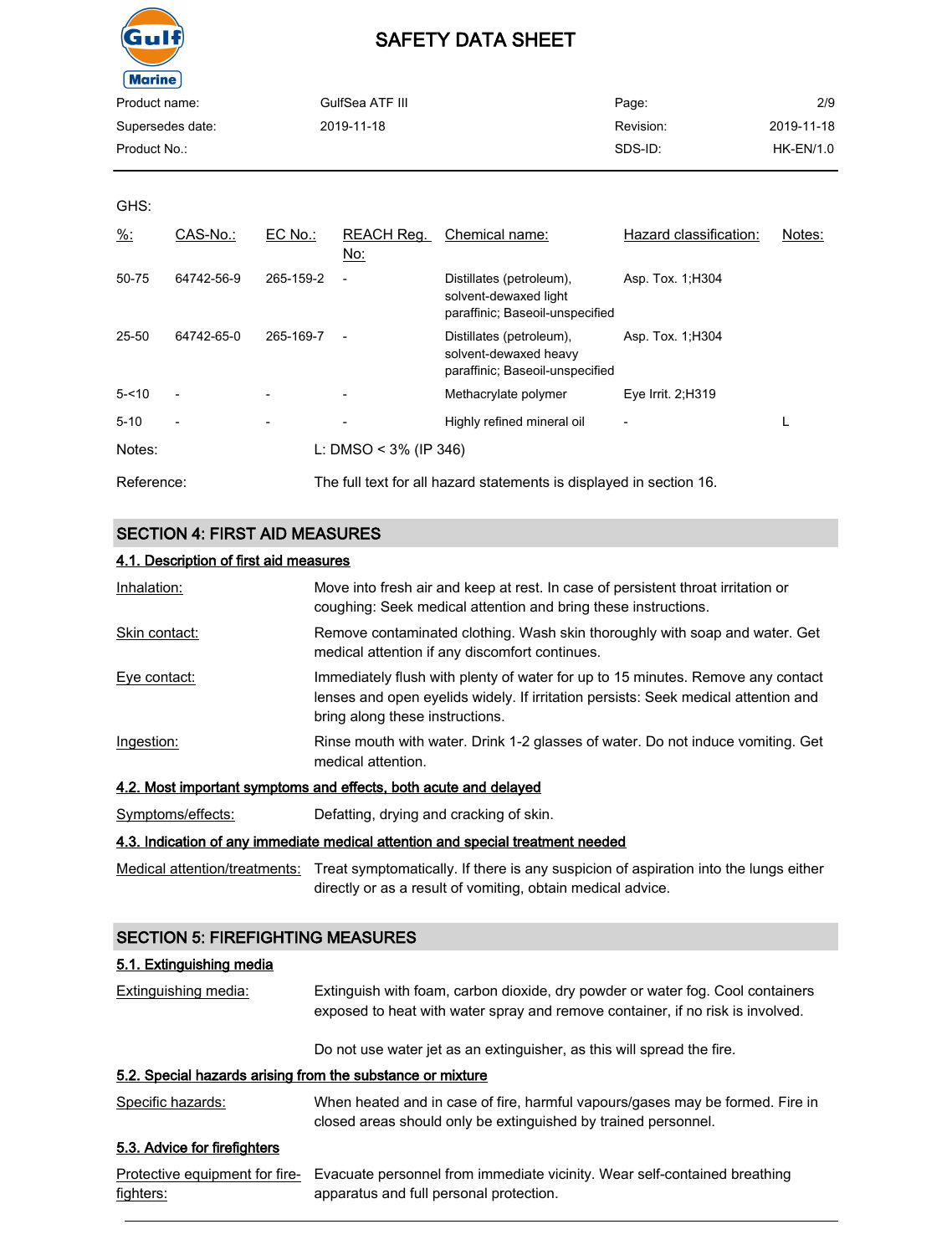

| Product name:    | GulfSea ATF III | Page:     | 3/9        |
|------------------|-----------------|-----------|------------|
| Supersedes date: | 2019-11-18      | Revision: | 2019-11-18 |
| Product No.:     |                 | SDS-ID:   | HK-EN/1.0  |

## SECTION 6: ACCIDENTAL RELEASE MEASURES

#### 6.1. Personal precautions, protective equipment and emergency procedures

| Personal precautions:                                     | If leakage cannot be stopped, evacuate area. Mark the spillage. Avoid inhalation<br>of oil mist and contact with skin and eyes. Keep public away from danger area. In<br>case of spills, beware of slippery floors and surfaces. |
|-----------------------------------------------------------|----------------------------------------------------------------------------------------------------------------------------------------------------------------------------------------------------------------------------------|
| Protective equipment:                                     | Put on protective equipment before entering danger area.                                                                                                                                                                         |
| 6.2. Environmental precautions                            |                                                                                                                                                                                                                                  |
| Environmental<br>precautions:                             | Prevent spillage entering a watercourse or sewer, contaminating soil or<br>vegetation. If this is not possible notify police and appropriate authorities<br>immediately.                                                         |
| 6.3. Methods and material for containment and cleaning up |                                                                                                                                                                                                                                  |
| Methods for cleaning up:                                  | Stop leak if possible without risk. Soak up with inert absorbent material.<br>Large Spillages: Stop leak if possible without risk. Dam and absorb spillages with<br>sand, earth or other non-combustible material.               |
| 6.4. Reference to other sections                          |                                                                                                                                                                                                                                  |

### Reference: For personal protection, see section 8. For waste disposal, see section 13.

## SECTION 7: HANDLING AND STORAGE

## 7.1. Precautions for safe handling

| Safe handling advice:                                             | Observe good chemical hygiene practices. Avoid inhalation of oil mist and<br>contact with skin and eyes. Avoid prolonged and repeated contact with oil,<br>particularly used oil. Wash hands before breaks and before smoking, eating or<br>drinking. |  |  |  |
|-------------------------------------------------------------------|-------------------------------------------------------------------------------------------------------------------------------------------------------------------------------------------------------------------------------------------------------|--|--|--|
| Technical measures:                                               | Use work methods which minimise oil mist production. Do not smoke or use open<br>fire or other sources of ignition.                                                                                                                                   |  |  |  |
| Technical precautions:                                            | When working with heated oil, mechanical ventilation may be required.                                                                                                                                                                                 |  |  |  |
| 7.2. Conditions for safe storage, including any incompatibilities |                                                                                                                                                                                                                                                       |  |  |  |
| Technical measures for safe<br>storage:                           | Store in tightly closed original container in a well-ventilated place. Containers,<br>which are opened, must be carefully resealed and kept upright to prevent                                                                                        |  |  |  |
|                                                                   | leakage. Ensure that the container is undamaged and has a proper label. Use<br>appropriate containment to avoid environmental contamination.                                                                                                          |  |  |  |
| Storage conditions:                                               | Store in tightly closed original container in a well-ventilated place. Protect from<br>heat and direct sunlight.                                                                                                                                      |  |  |  |
| 7.3. Specific end use(s)                                          |                                                                                                                                                                                                                                                       |  |  |  |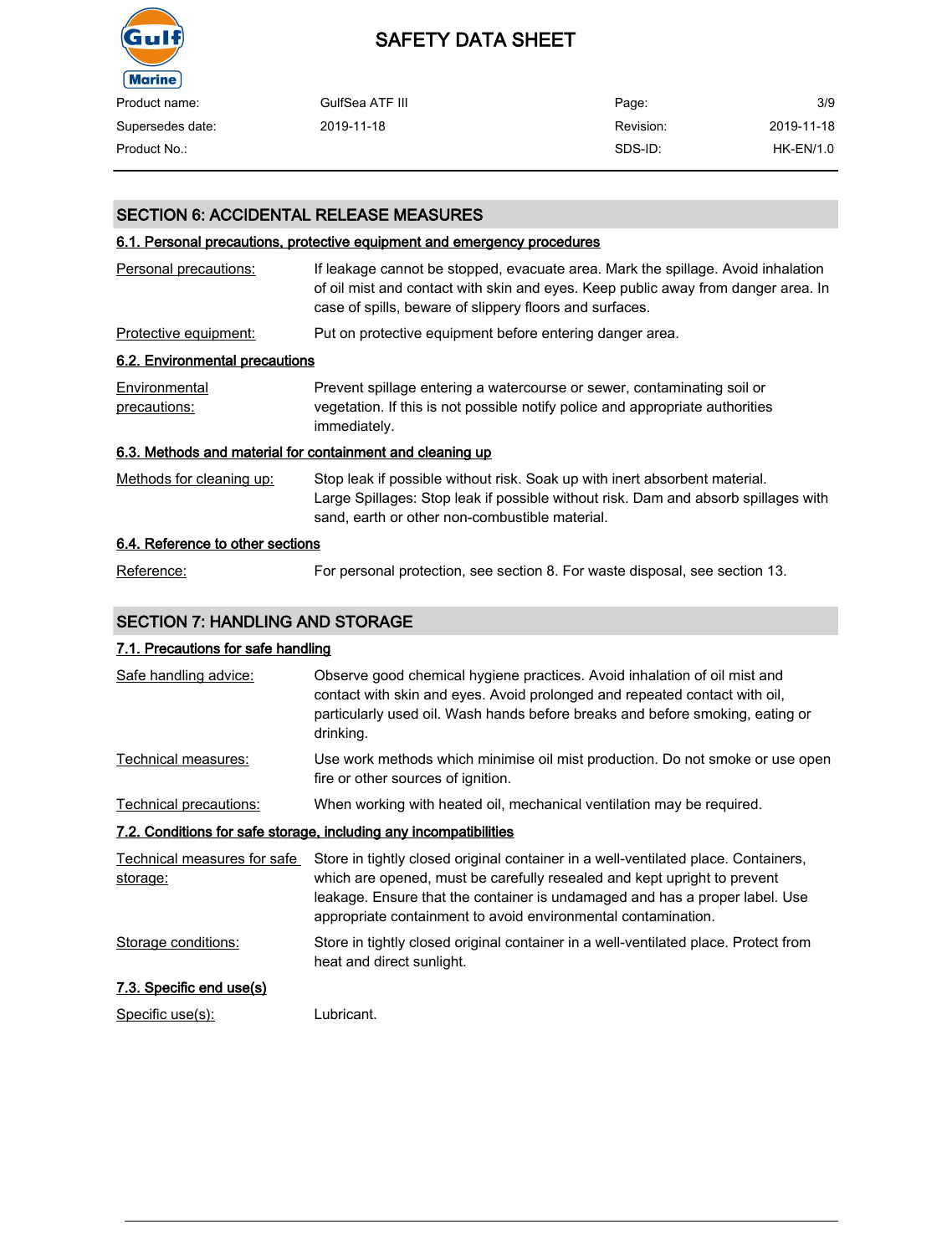

| GulfSea ATF III | Page:     | 4/9        |
|-----------------|-----------|------------|
| 2019-11-18      | Revision: | 2019-11-18 |
|                 | SDS-ID:   | HK-EN/1.0  |
|                 |           |            |

### SECTION 8: EXPOSURE CONTROLS/PERSONAL PROTECTION

### 8.1. Control parameters

Occupational exposure limits:

| CAS-No.:   | Chemical name:     | <u>As:</u>                                   | <b>Exposure limits:</b> | Type:               | Notes:                   | References: |
|------------|--------------------|----------------------------------------------|-------------------------|---------------------|--------------------------|-------------|
| -          | Oil mist, -mineral | $\overline{\phantom{a}}$                     | $5 \,$ mg/m $3 \,$      | PEL (Long<br>Term)  |                          |             |
|            |                    | $\overline{\phantom{a}}$                     | $10 \text{ mg/m}$       | PEL (Short<br>Term) | $\overline{\phantom{0}}$ |             |
| DNEL/PNEC: |                    | DNEL: Not available.<br>PNEC: Not available. |                         |                     |                          |             |

#### 8.2. Exposure controls

| Engineering measures:  | Provide adequate ventilation. Observe Occupational Exposure Limits and<br>minimize the risk of inhalation of vapours and oil mist.                                                                                                                                                                                                                            |
|------------------------|---------------------------------------------------------------------------------------------------------------------------------------------------------------------------------------------------------------------------------------------------------------------------------------------------------------------------------------------------------------|
| Respiratory equipment: | In case of inadequate ventilation use suitable respirator. Use respiratory<br>equipment with gas filter, type A1. If the product is heated under manual<br>handling, use suitable mask with filter A1P2 or A2P2.                                                                                                                                              |
| Hand protection:       | Nitrile gloves are recommended. If signs of wear and tear are noticed then the<br>gloves should be replaced. The most suitable glove must be chosen in<br>collaboration with the gloves supplier, who can inform about the breakthrough<br>time of the glove material.                                                                                        |
| Eye protection:        | Wear approved, tight fitting safety glasses where splashing is probable.                                                                                                                                                                                                                                                                                      |
| Skin protection:       | Wear appropriate clothing to prevent repeated or prolonged skin contact.                                                                                                                                                                                                                                                                                      |
| Hygiene measures:      | Wash hands after handling. Observe good chemical hygiene practices. Wash<br>contaminated clothing before reuse. When using do not eat, drink or smoke.<br>Always remove oil with soap and water or skin cleaning agent, never use<br>organic solvents. Do not use oil-contaminated clothing or shoes, and do not<br>put rags moistened with oil into pockets. |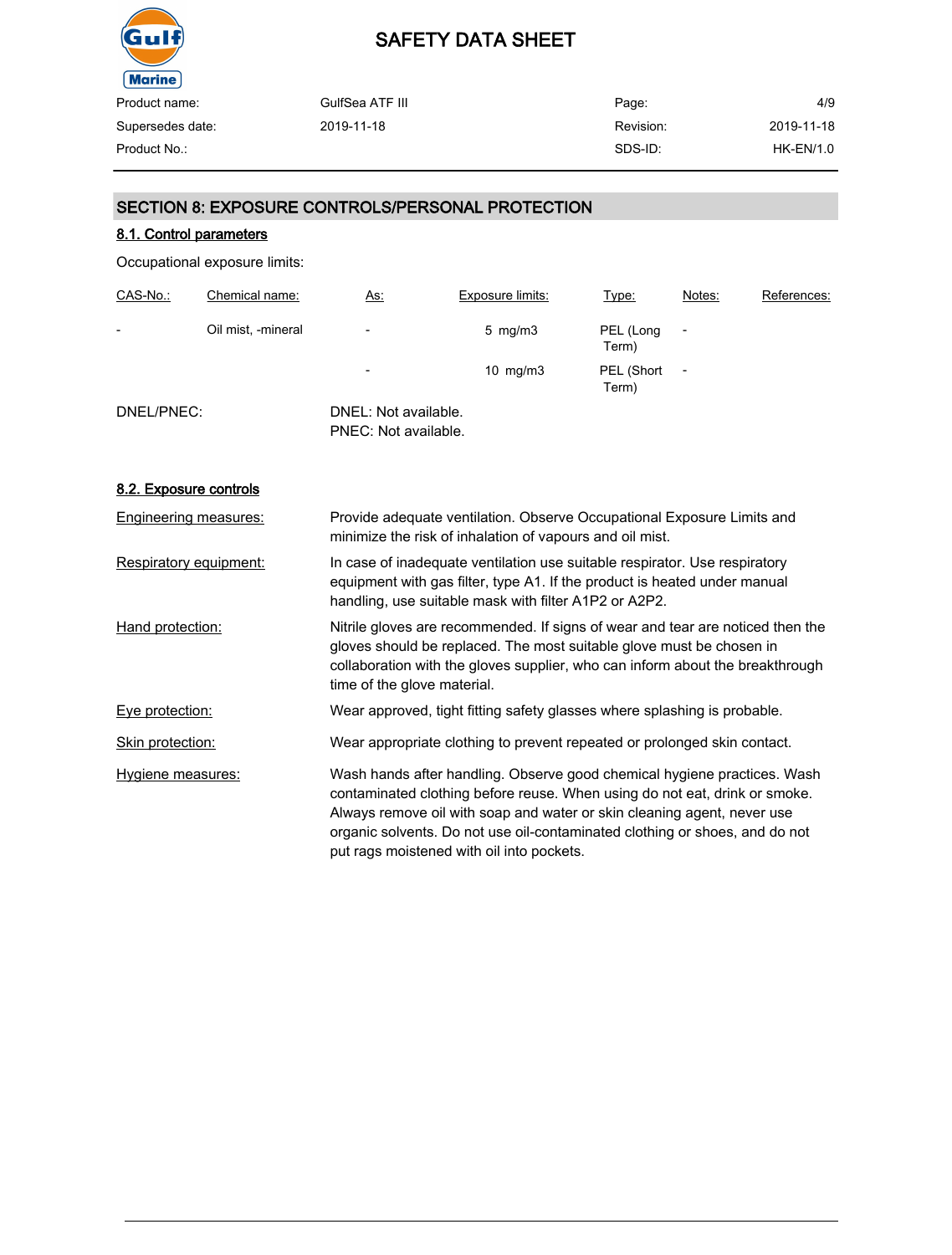

Supersedes date: GulfSea ATF III 2019-11-18 Page: Revision: SDS-ID: 5/9 2019-11-18 Product No.: HK-EN/1.0

## SECTION 9: PHYSICAL AND CHEMICAL PROPERTIES

## 9.1. Information on basic physical and chemical properties

| Appearance:                                        | Oily liquid                                          |
|----------------------------------------------------|------------------------------------------------------|
| Colour:                                            | Red.                                                 |
| Odour:                                             | Hydrocarbon.                                         |
| Odour threshold:                                   | Not available.                                       |
| <u>pH:</u>                                         | Not available.                                       |
| Melting point / freezing point:                    | Not available.                                       |
| Boiling point:                                     | >300°C                                               |
| Flash point:                                       | OC (Open cup). 184°C [ASTM D92.]                     |
| Evaporation rate:                                  | Not available.                                       |
| Flammability (solid, gas):                         | Not applicable.                                      |
| Explosion limits:                                  | Not available.                                       |
| Vapour pressure:                                   | <0.01 kPa (20°C)                                     |
| Vapour density:                                    | Not available.                                       |
| Relative density:                                  | 0.827                                                |
| Solubility:                                        | Soluble in: Organic solvents.<br>Insoluble in water. |
| <b>Partition coefficient</b><br>(n-octanol/water): | Not available.                                       |
| Auto-ignition<br>temperature (°C):                 | $>300^{\circ}$ C                                     |
| <b>Decomposition</b><br>temperature (°C):          | $>300^{\circ}$ C                                     |
| Viscosity:                                         | 41.0 cSt (40°C)<br>7.9 cSt (100°C)                   |
| <b>Explosive properties:</b>                       | Not applicable.                                      |
| Oxidising properties:                              | Not applicable.                                      |
| 9.2. Other information                             |                                                      |
| Pour point (°C):                                   | $-40^{\circ}$ C                                      |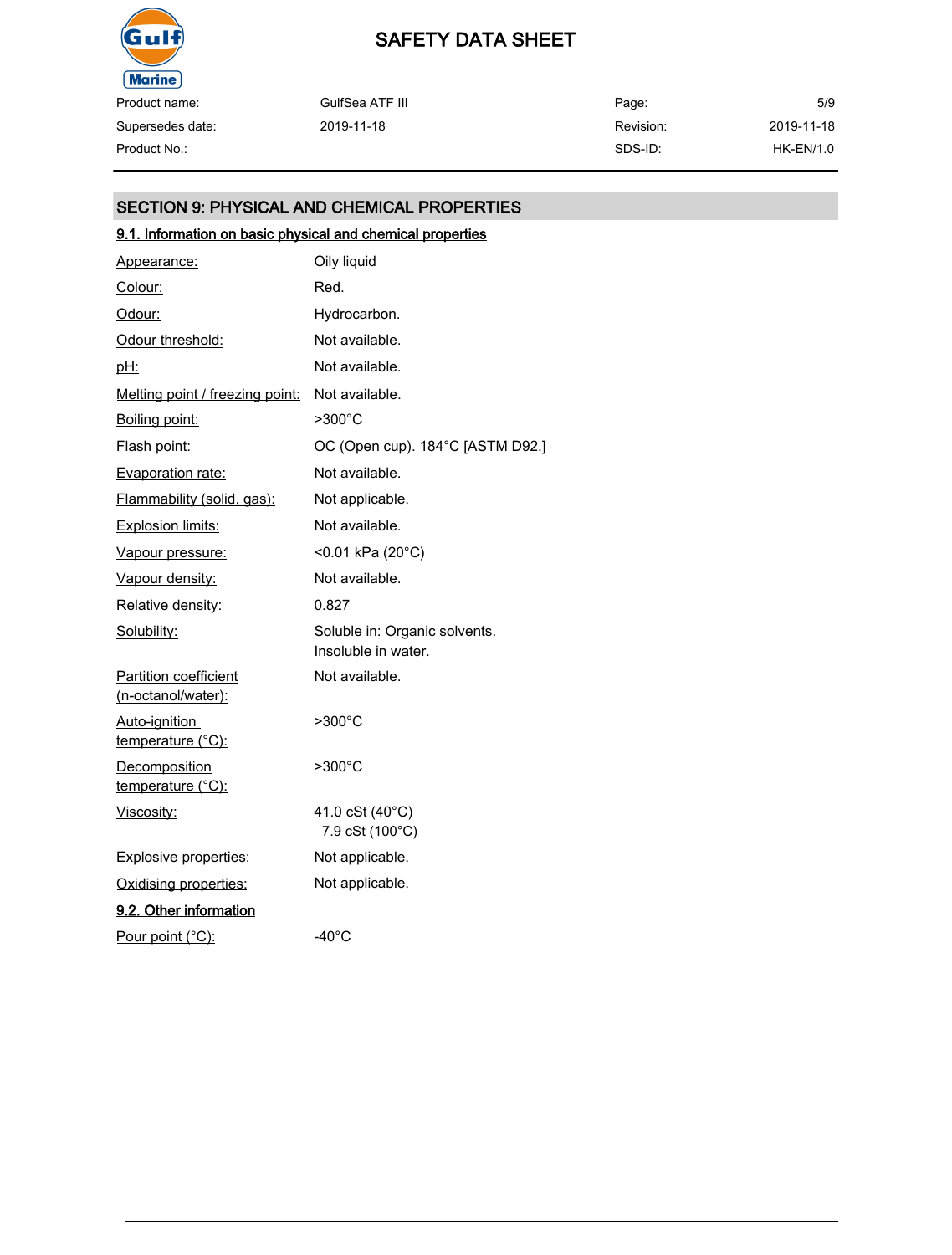

| Product name:    | GulfSea ATF III | Page:     | 6/9         |
|------------------|-----------------|-----------|-------------|
| Supersedes date: | 2019-11-18      | Revision: | 2019-11-18  |
| Product No.:     |                 | SDS-ID:   | $HK-EN/1.0$ |

## SECTION 10: STABILITY AND REACTIVITY 10.1. Reactivity Reactivity: Not reactive. 10.2. Chemical stability Stability: Stable under normal temperature conditions. 10.3. Possibility of hazardous reactions Hazardous reactions: None under normal conditions. 10.4. Conditions to avoid Conditions/materials to avoid: Heat, sparks, flames. 10.5. Incompatible materials Incompatible materials: Strong oxidizing substances. 10.6. Hazardous decomposition products Hazardous decomposition products: Hazardous polymerisation will not occur.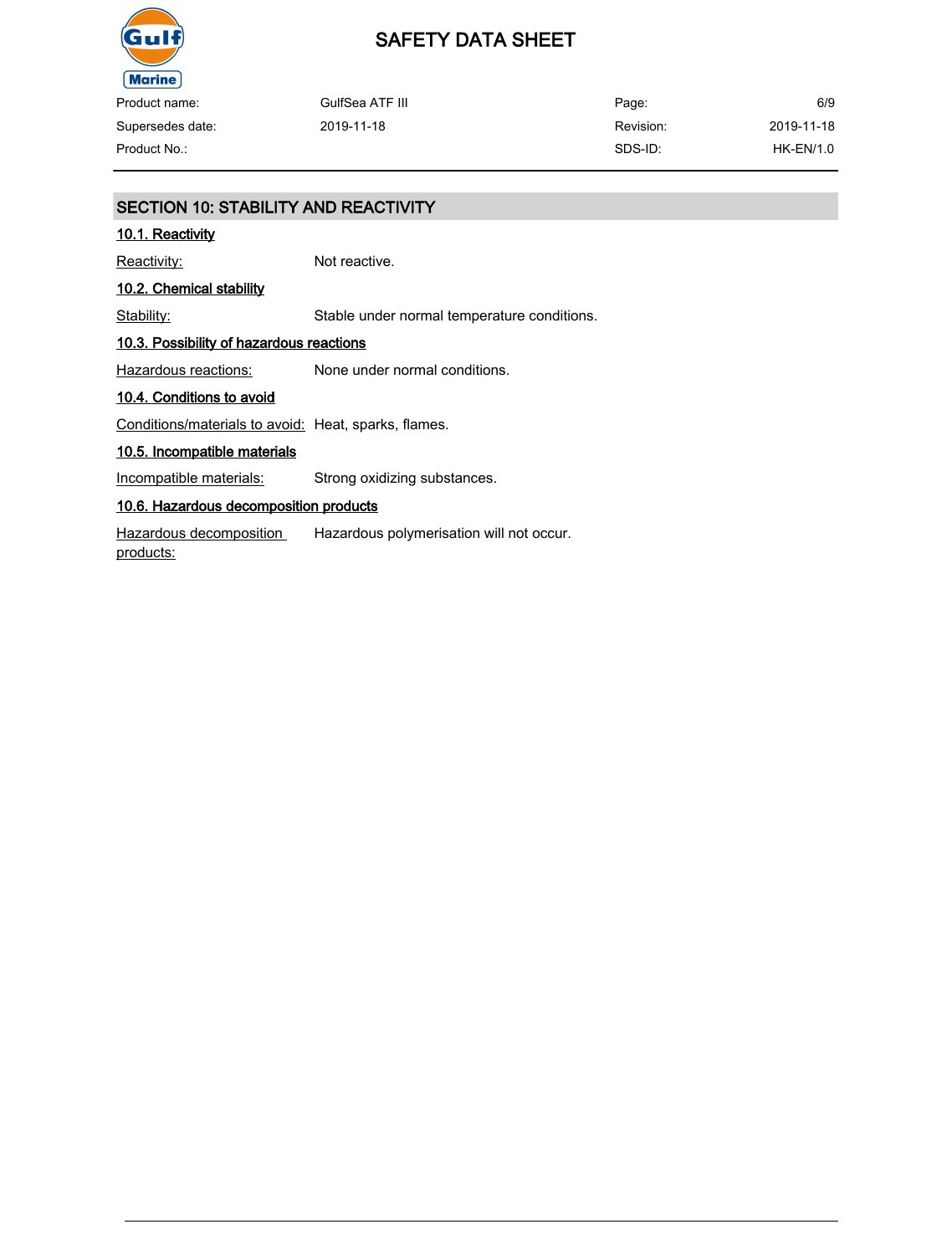

| Product name:    | GulfSea ATF III | Page:     | 7/9        |
|------------------|-----------------|-----------|------------|
| Supersedes date: | 2019-11-18      | Revision: | 2019-11-18 |
| Product No.:     |                 | SDS-ID:   | HK-EN/1.0  |

## SECTION 11: TOXICOLOGICAL INFORMATION

| 11.1. Information on toxicological effects |                                                                                                                                                                                                                                                                                                                                      |  |  |
|--------------------------------------------|--------------------------------------------------------------------------------------------------------------------------------------------------------------------------------------------------------------------------------------------------------------------------------------------------------------------------------------|--|--|
| Inhalation:                                | Inhalation of oil mist or vapours formed during heating of the product may irritate<br>the respiratory system and provoke throat irritation and coughing.                                                                                                                                                                            |  |  |
| <b>Skin contact:</b>                       | Prolonged or repeated contact with used oil may cause serious skin diseases,<br>such as dermatitis.                                                                                                                                                                                                                                  |  |  |
| Eye contact:                               | May cause temporary eye irritation.                                                                                                                                                                                                                                                                                                  |  |  |
| Ingestion:                                 | Low order of acute toxicity, but aspiration following ingestion and vomiting may<br>cause severe and potentially fatal chemical pneumonitis.                                                                                                                                                                                         |  |  |
| Specific effects:                          | Used oil may contain harmful contaminants.                                                                                                                                                                                                                                                                                           |  |  |
| Toxicological data:                        | Distillates (petroleum), solvent-dewaxed light paraffinic; Baseoil-unspecified and<br>Distillates (petroleum), solvent-dewaxed heavy paraffinic; Baseoil-unspecified                                                                                                                                                                 |  |  |
|                                            | Acute toxicity:<br>LC50 (inhalation, rat, 4h): 5.53 mg/l<br>LD50 (dermal, rabbit): >5000 mg/kg<br>LD50 (oral, rat): >5000 mg/kg                                                                                                                                                                                                      |  |  |
|                                            | Skin Corrosion/Irritation:<br>Erythema\eschar score: 0.17, Rabbit, Duration: 72 hours, Observation: 7 days<br>Oedema score: 0, Rabbit, Duration: 72 hours, Observation: 7 days<br>Iritis score: 0, Rabbit, Duration: 48 hours, Observation: 72 hours<br>Conjunctivitis score: 0.33 Rabbit, Duration: 48 hours, Observation: 72 hours |  |  |
|                                            | Skin sensitisation: Not a skin sensitiser (guinea pig).                                                                                                                                                                                                                                                                              |  |  |
|                                            | Mutagenicity: Negative.                                                                                                                                                                                                                                                                                                              |  |  |
|                                            | Carcinogenicity: Negative.                                                                                                                                                                                                                                                                                                           |  |  |
|                                            | Reproductive Toxicity: Negative.                                                                                                                                                                                                                                                                                                     |  |  |
|                                            | Teratogenicity: Negative.                                                                                                                                                                                                                                                                                                            |  |  |
|                                            | STOT - Single exposure:, Not available.                                                                                                                                                                                                                                                                                              |  |  |
|                                            | STOT - Repeated exposure:, Not available.                                                                                                                                                                                                                                                                                            |  |  |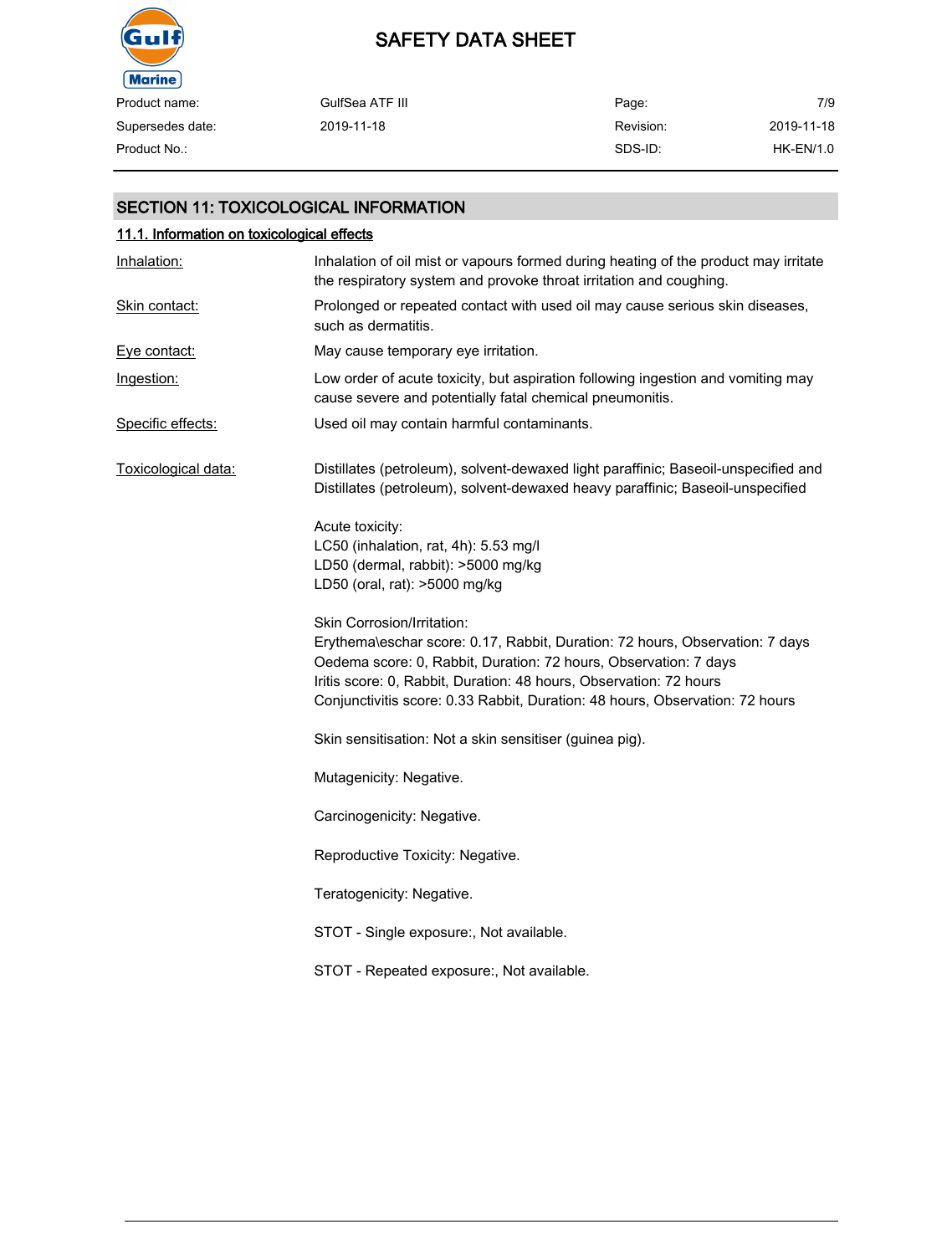

| Product name:                             | GulfSea ATF III                                                     | Page:     | 8/9         |  |
|-------------------------------------------|---------------------------------------------------------------------|-----------|-------------|--|
| Supersedes date:                          | 2019-11-18                                                          | Revision: | 2019-11-18  |  |
| Product No.:                              |                                                                     | SDS-ID:   | $HK-EN/1.0$ |  |
|                                           |                                                                     |           |             |  |
| <b>SECTION 12: ECOLOGICAL INFORMATION</b> |                                                                     |           |             |  |
| 12.1. Toxicity                            |                                                                     |           |             |  |
| Ecotoxicity:                              | Not harmful to aguatic organisms. Expected LC/EC50 value > 100 mg/l |           |             |  |
|                                           |                                                                     |           |             |  |

#### 12.2. Persistence and degradability

Degradability: Potentially degradable, but will persist in the environment for long periods.

#### 12.3. Bioaccumulative potential

Bioaccumulative potential: LogPow: >3

#### 12.4. Mobility in soil

Mobility: Spillages may penetrate the soil causing ground water contamination.

#### 12.5. Results of PBT and vPvB assessment

PBT/vPvB: This product does not contain any PBT or vPvB substances.

#### 12.6. Other adverse effects

Other adverse effects: Not known.

### SECTION 13: DISPOSAL CONSIDERATIONS

#### 13.1. Waste treatment methods

Waste is classified as hazardous waste. Dispose of waste and residues in accordance with local authority requirements.

Contaminated packaging: Disposal through approved facilities is recommended.

## SECTION 14: TRANSPORT INFORMATION

The product is not covered by international regulation on the transport of dangerous goods (IMDG, IATA, ADR/RID).

## 14.1. UN number UN-No: Not regulated. 14.2. UN proper shipping name Proper Shipping Name: Not regulated. 14.3. Transport hazard class(es) Class: Not regulated. 14.4. Packing group PG: Not regulated. 14.5. Environmental hazards Marine pollutant: Not regulated. Environmentally Hazardous Substance: Not regulated. 14.6. Special precautions for user Special precautions: Not regulated. 14.7. Transport in bulk according to Annex II of MARPOL 73/78 and the IBC Code

Transport in bulk: Not regulated.